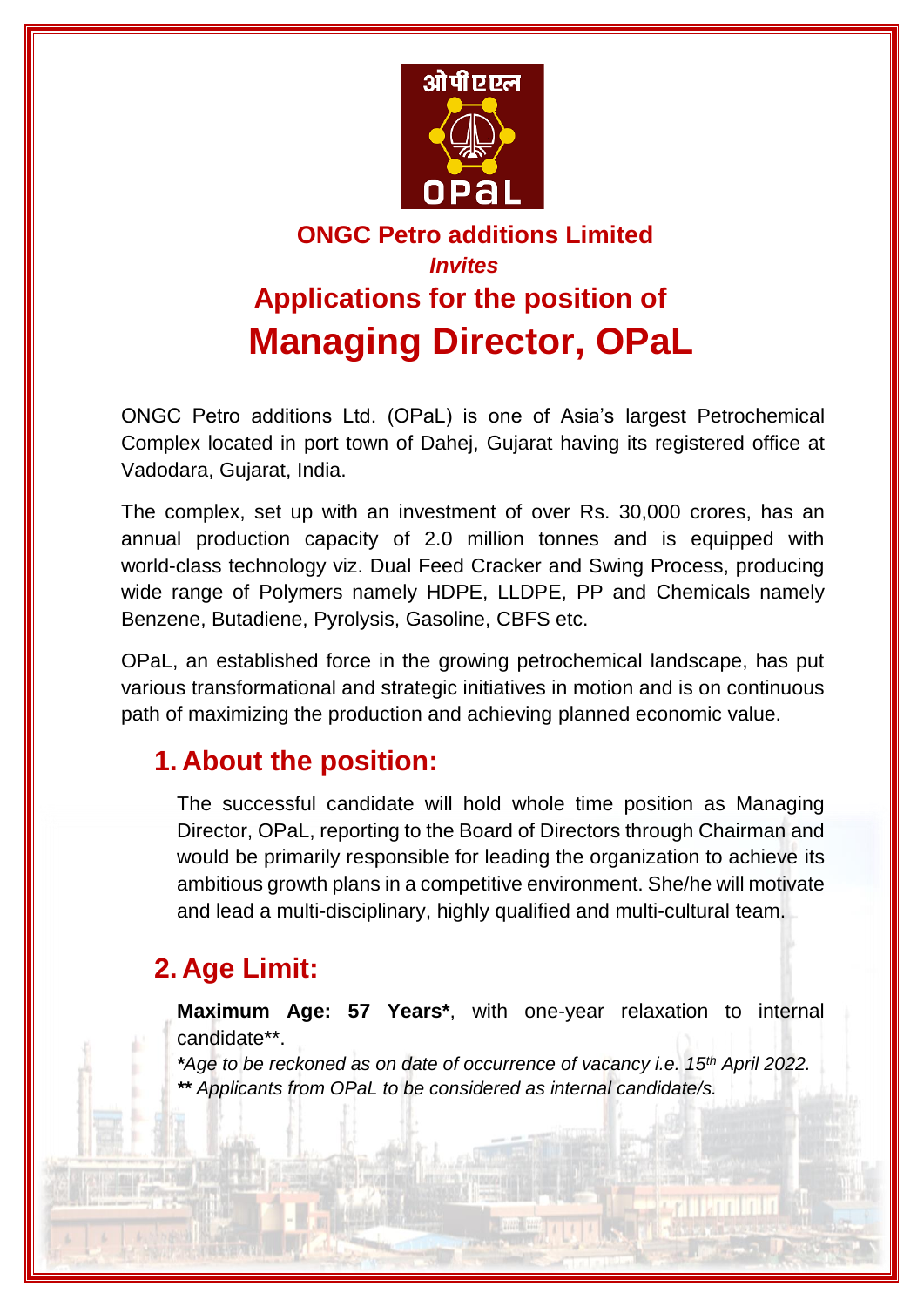

## **3. Educational Qualification:**

The applicant should be a Graduate or Post-Graduate in Engineering / Chartered Accountant /Cost Accountant /Graduate with full time MBA/PGDBA from a leading Institute.

*Only Full Time Qualifications will be considered.*

#### **4. Experience:**

The applicant should have **minimum of 25 years of experience** (post qualification), of which **not less than 7 years in a senior position** in Private Sector/PSU/Government related to business of a large Petrochemical Plant/Refinery/Oil & Gas.

#### **The applicant should have:**

- a. Outstanding leadership qualities demonstrated by track record.
- b. Familiarity with Finance, Operations Management in a large organization.
- c. Strong negotiation and communication skills.

Besides providing strategic leadership, the incumbent shall be responsible for developing and implementing overall business, operational and economic plans for the Company.

### **5. Place of Posting:**

l

This position is based in **Vadodara, Gujarat.**

## **6. Duration of Appointment:**

**The appointment is initially for a period of Five (5) years or up to superannuation age i.e. 60 years, whichever is earlier.** The appointment may be further reviewed for incumbent who has completed five years but not attained the age of 60 years, and the tenure can be further extended up to a maximum period of Two (2) years subject to review of performance, mutual consent and with approval of OPaL Board through NRC.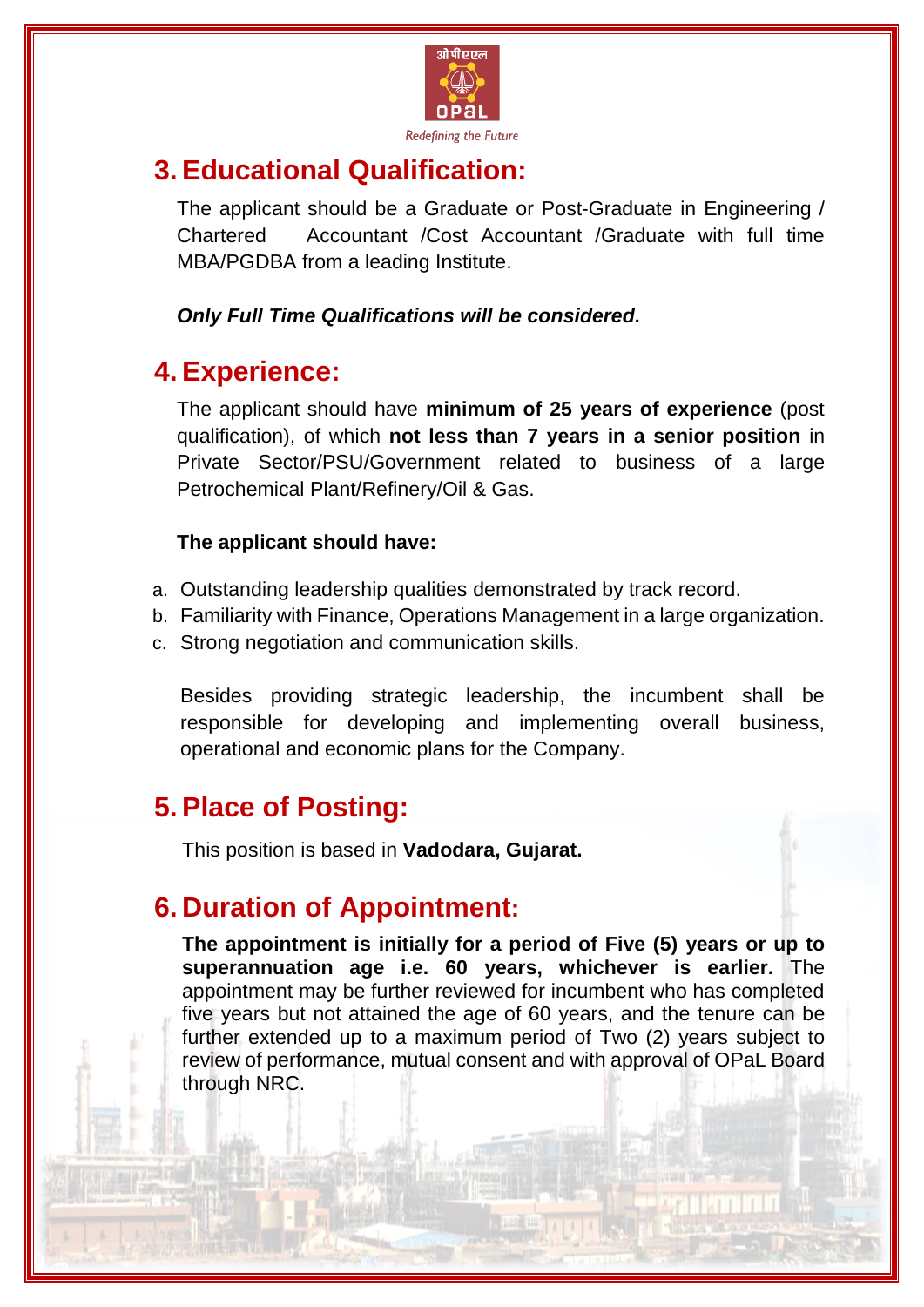

## **7. Remuneration & Other Benefits:**

The position carries attractive compensation package and perks that will commensurate with roles and responsibilities.

## **8. Current Employer:**

Any employee working in an organisation having **annual turnover\* of "Rs. 2000 crores or more"** can apply.

Central/State Government Officers working directly with government bodies, wherein it may not be possible to establish the turnover (i.e. working in ministries, corporations etc.), may also apply, subject to meeting all other criteria.

All eligible candidates can apply on an immediate absorption basis only.

*\*Average audited figures of last three financial years (preceding the calendar year) to be taken.*

### **9. Current Employment Level:**

In addition to all the above stipulated criteria, the eligible candidate **should be working at not more than "Two (2) Level below the Board Position".** Central Government Officers applying for the position should be currently working **not below Joint Secretary or Equivalent level.** 

**Candidates having full-time employment** shall be considered and individuals working in ad-hoc/contractual capacities shall not be considered.